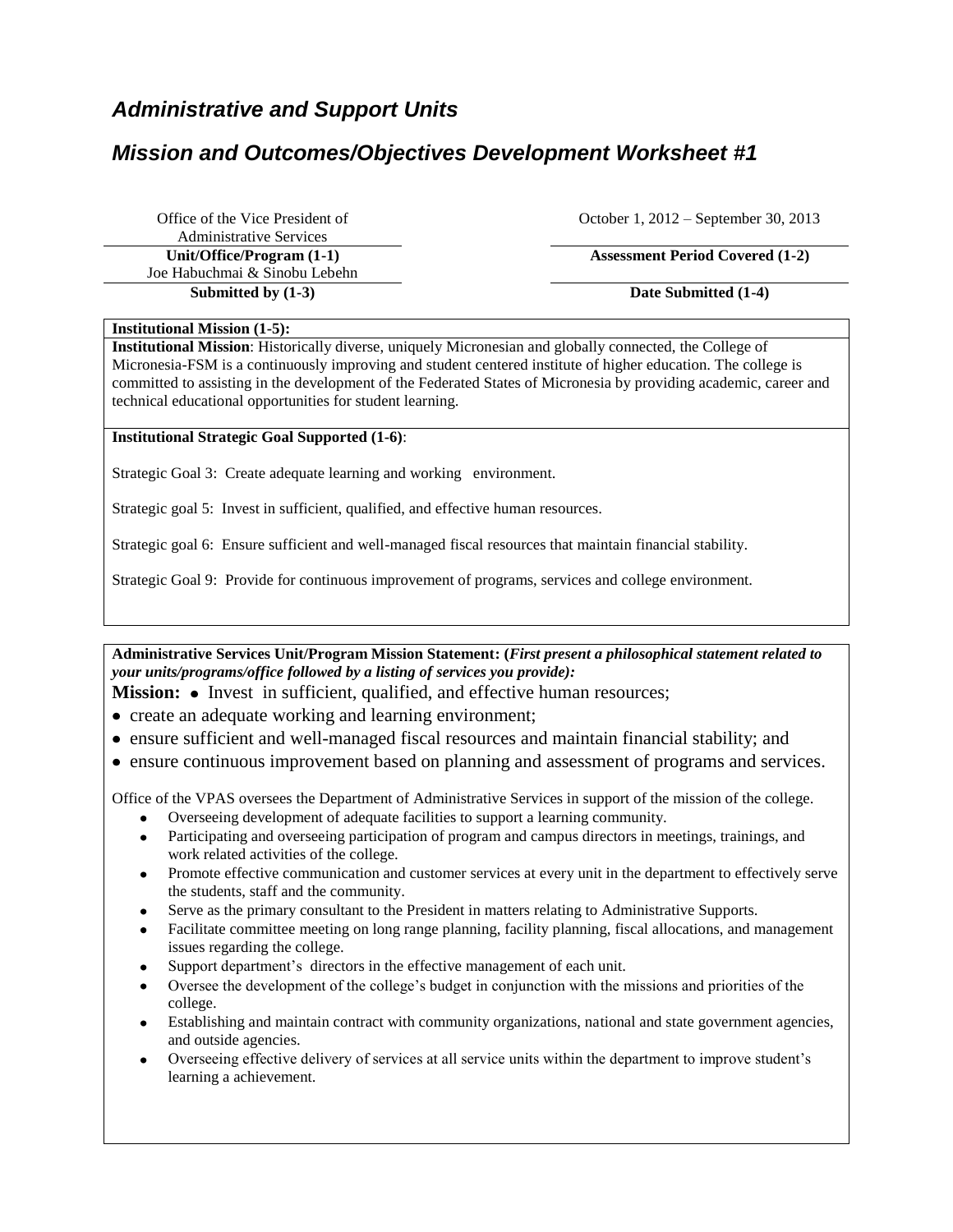**Unit/Program Goals (1-8):**

To ensure that services provided by the department have positive impact on the staff, faculty and student learning at the college.

#### **Unit/Program Outcomes/Objectives (1-9):**

Objective 1. Create adequate learning and working environment by providing financial and administrative support for repairs, renovations, and development of facilities at all campuses.

Objective 2. Promote effective communication and customer services at every unit to effectively serve the students, staff and the community.

Objective 3. Oversee the annual budget development in conjunction with the missions and priorities of the college.

Objective 4. Facilitate and provide support for the space utilization study to achieve its intended outcome.

Objective 5. Provide assistance and support for the President and the BOR to secure financial support for the college to replace the compact annual decrement.

Objective 6. Provide coordination oversight on all pending accreditation matters to be ready for the accreditation visit in March 2013.

**1-10 Endorsed by:**

Date:

Approved by President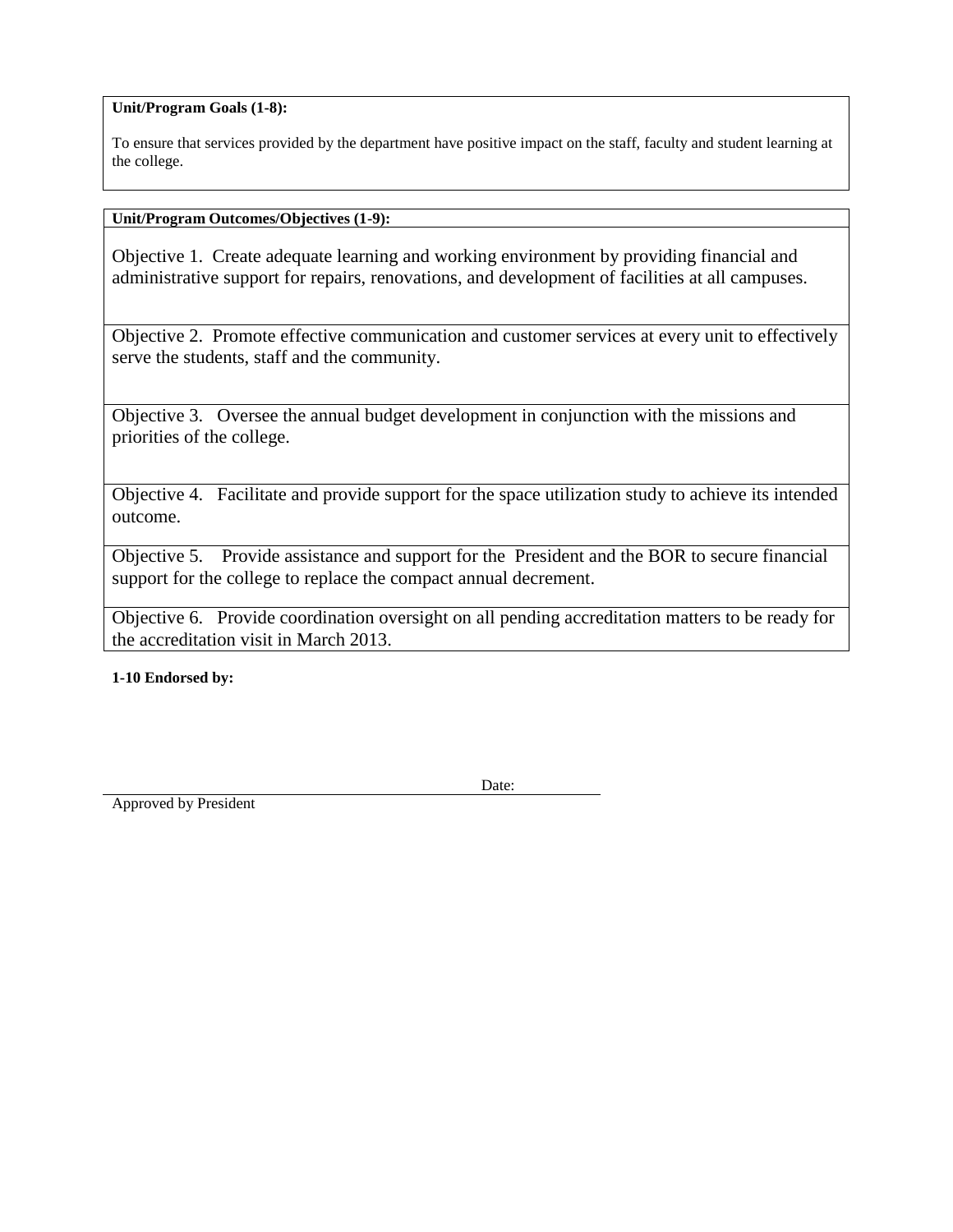## *Assessment Plan Worksheet #2*

Office of the Vice President of Administrative Services **Unit/Office/Program (2-1) Assessment Period Covered (2-2) ( x ) Formative Assessment (2-3)**

October 1, 2012 –September 30, 2013

( ) **Summative Assessment (2-4) Submitted by & Date Submitted (2-5)** 

**Endorsed by (2-5a)**

### **Institutional Mission/Strategic Goal (2-6):**

**Mission**: Historically diverse, uniquely Micronesian and globally connected, the College of Micronesia-FSM is a continuously improving and student centered institute of higher education. The college is committed to assisting in the development of the Federated States of Micronesia by providing academic, career and technical educational opportunities for student learning.

**Strategic Goal (***which strategic goal(s) most support the services being provided***) (2-7)**:

### **Unit/Program Mission Statement (2-8):**

To oversee the development of college's human resources capacity; create an adequate working and learning environment; ensure sufficient and well-managed fiscal resources and maintain financial stability; enhance the development of information and communication infrastructure and ; ensure continuous improvement based on planning and assessment of our programs and services.

Office of the VPAS oversees the Department of Administrative Services in support of the mission of the college.

- Overseeing development of adequate facilities to support a learning community.
- Participating and overseeing participation of program and campus directors in meetings, trainings, and work related activities of the college.
- Promote effective communication and customer services at every unit in the department to effectively serve  $\bullet$ the students, staff and the community.
- Serve as the primary consultant to the President in matters relating to Administrative Supports.
- Facilitate commit meeting on long range planning, facility planning, fiscal allocations, and management issues regarding the college.
- Support departments and campus directors in effective management of campuses and unit in the department
- Oversee the development of the college's budget in conjunction with the missions and priorities of the college.
- Establishing and maintain contract with community organizations, national and state government agencies, and outside agencies.
- Overseeing effective delivery of services at all service units within the department.

#### **Unit/Program Goals (2-9):**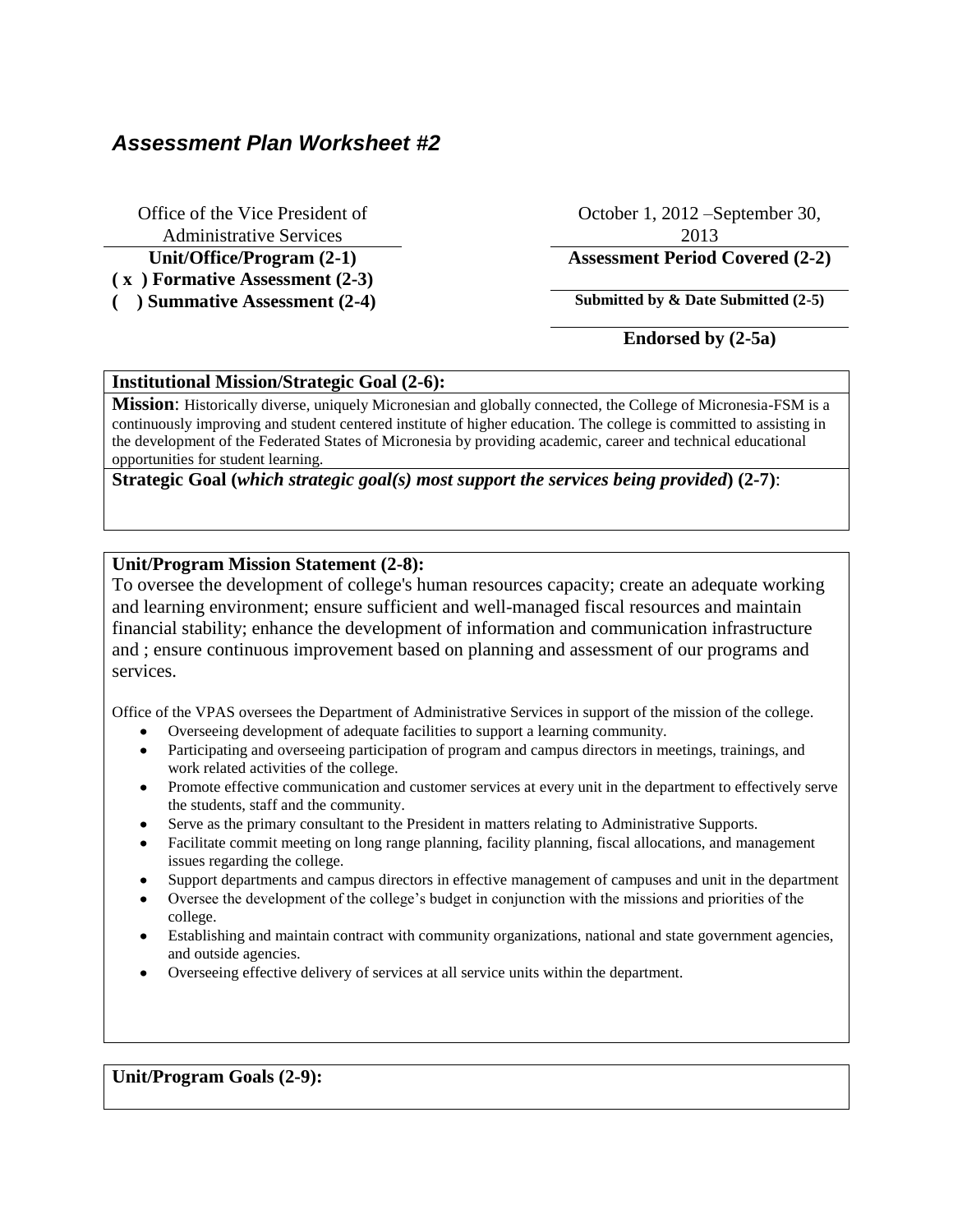To ensure that services provided by the department have positive impact on the staff, faculty and student learning at the college.

## **Unit/Program Outcomes/Objectives (2-10):**

Objective 1. Create adequate learning and working environment by providing financial and administrative support for facilities development at all campuses. Two IDP projects to be completed by this fiscal year ending FY2011. Oversee completion of at least one project funded by positive fund balance at each campus for this FY2011 period.

Objective 2. Promote effective communication and customer services at every unit to effectively serve the students, staff and the community by conducting one customer service training and 8 A-Team meetings, minutes from all cabinet to all units services.

Objective 4. Oversee the annual budget development in conjunction with the missions and priorities of the college.

Objective 5. Facilitate standing committee meetings (PRC) on long range planning, facility planning, fiscal allocations, and management issues regarding the college.

| <b>Evaluation questions (2-11)</b>       | Data sources (2-12) | Sampling (2-    | Analysis (2-14)    |
|------------------------------------------|---------------------|-----------------|--------------------|
|                                          |                     | 13)             |                    |
| Objective 1. Create adequate learning    | (IDP Master<br>1.   | Newly revised   | Descriptive        |
| and working environment by providing     | plan revised        | <b>IDP</b> Plan | analysis: IDP      |
| financial and administrative support for | 2011,               | submitted to    | Projects are still |
| facilities development at all campuses.  | Maintenance         | Board and       | on hold by         |
| Two IDP projects to be completed by      | Updates to the      | JEMCO.          | <b>JEMCO</b>       |
| this fiscal year ending FY2011.          | Board.)             |                 |                    |
|                                          |                     |                 |                    |
| 1. Are all requested facilities          |                     |                 |                    |
| constructions being built as             |                     |                 |                    |
| requested for all sites?                 |                     |                 |                    |
| 2. Are all fund balance request          |                     |                 |                    |
| from each campus being                   | Minutes from<br>2.  |                 |                    |
| funded?                                  | Finance             |                 |                    |
| 3. Are the constructions for             | Committee           | 2. Log sheet    |                    |
| new facilities at Chuuk,                 | and Updates         | and signed      |                    |
| Kosrae, Pohnpei and                      | Reports from        | contracts for   | 2. Descriptive     |
| National campuses start on               | <b>Business</b>     | each project.   | statistics:        |
| time?                                    | Office to the       |                 | Analyze the        |
|                                          | <b>Board</b> of     |                 | outcome of         |
|                                          | Regents             |                 | each contract by   |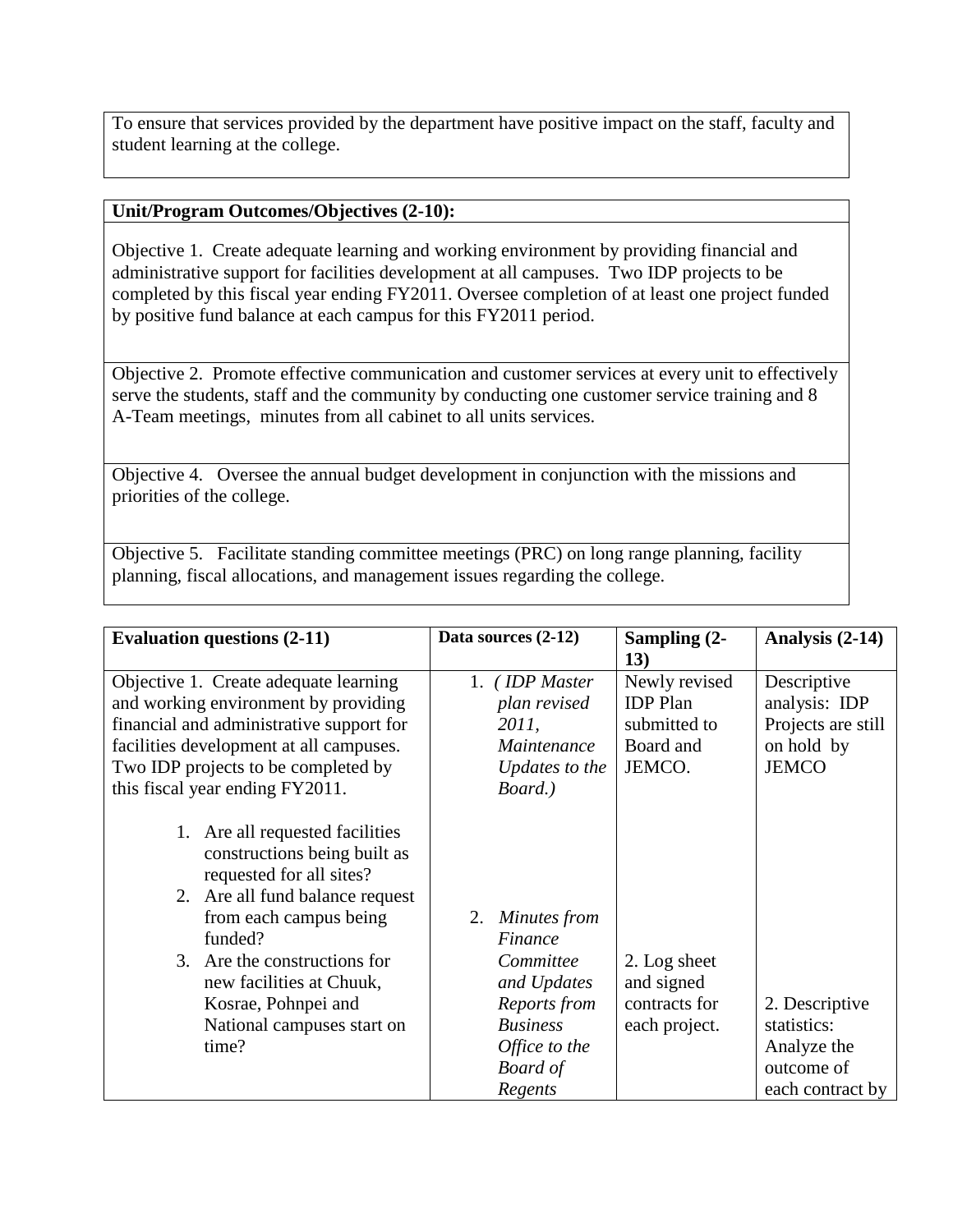| <b>Evaluation questions (2-11)</b>                          | Data sources (2-12)   | Sampling (2-          | Analysis (2-14)      |
|-------------------------------------------------------------|-----------------------|-----------------------|----------------------|
|                                                             |                       | 13)                   |                      |
|                                                             | 3. JEMCO              |                       | state.               |
|                                                             | resolution of         |                       |                      |
|                                                             | March 2011            |                       |                      |
|                                                             | and                   |                       |                      |
|                                                             | September             |                       |                      |
|                                                             | 2011                  |                       |                      |
|                                                             | disapproved           |                       |                      |
|                                                             | the use of IDP        |                       |                      |
|                                                             | funds from the        |                       |                      |
|                                                             | compact               |                       |                      |
|                                                             | sector grant          |                       |                      |
|                                                             | for new               |                       |                      |
|                                                             | facilities.           |                       |                      |
| Objective 2. Promote effective                              |                       |                       |                      |
| communication and customer services at                      |                       |                       |                      |
| every unit to effectively serve the                         |                       |                       |                      |
| students, staff and the community by                        |                       |                       |                      |
| conducting one customer service training                    |                       |                       |                      |
| and 8 A-Team meetings, minutes from                         |                       |                       |                      |
| all cabinet to all units services.                          |                       |                       |                      |
| Objective 2. Promote effective                              |                       |                       |                      |
| communication and customer services at                      |                       |                       |                      |
| every unit to effectively serve the                         |                       |                       |                      |
| students, staff and the community.                          |                       |                       |                      |
| 1. Are quarterly reports,                                   | 2.1 VPAS Executive    | 2.1. Dates            | 2.1 Descriptive      |
| board's updates received                                    | Secretary log.        | reports received      | Statistics:          |
| from each division in a                                     |                       | at the VPAS           | Analyze the          |
| timely manner?                                              |                       | Executive             | reason for delay     |
| 2. How many A-Team                                          |                       | <b>Secretary Desk</b> | and work on          |
| meetings took place during                                  |                       |                       | effective use of     |
| this reporting period?<br>Are all of the minutes from<br>3. | 2.2 A-Team minutes    |                       | t he google<br>docs. |
| cabinet meetings including                                  | for the fiscal year.  | 2.2 Count how         |                      |
| notes transmitted to division                               |                       | many for the          | 2.2 Descriptive      |
| directors?                                                  |                       | whole year.           | Statistics:          |
| 4. How many customer service                                |                       |                       | Frequency            |
| and protocol trainings took                                 |                       |                       | and                  |
| place during this reporting                                 | 2.3 Executive         | 2.3 Counting          | attendance           |
| period?                                                     | Secretary's log and   | the number of         | of members           |
| 5. Are all communications                                   | email transmittals to | times of cabinet      | must be              |
| external and internal                                       | the Directors.        | meetings              | reviewed.            |
| responded to in a timely                                    |                       | against actual        |                      |
| manner?                                                     |                       | transmittals.         | 2.3 If the           |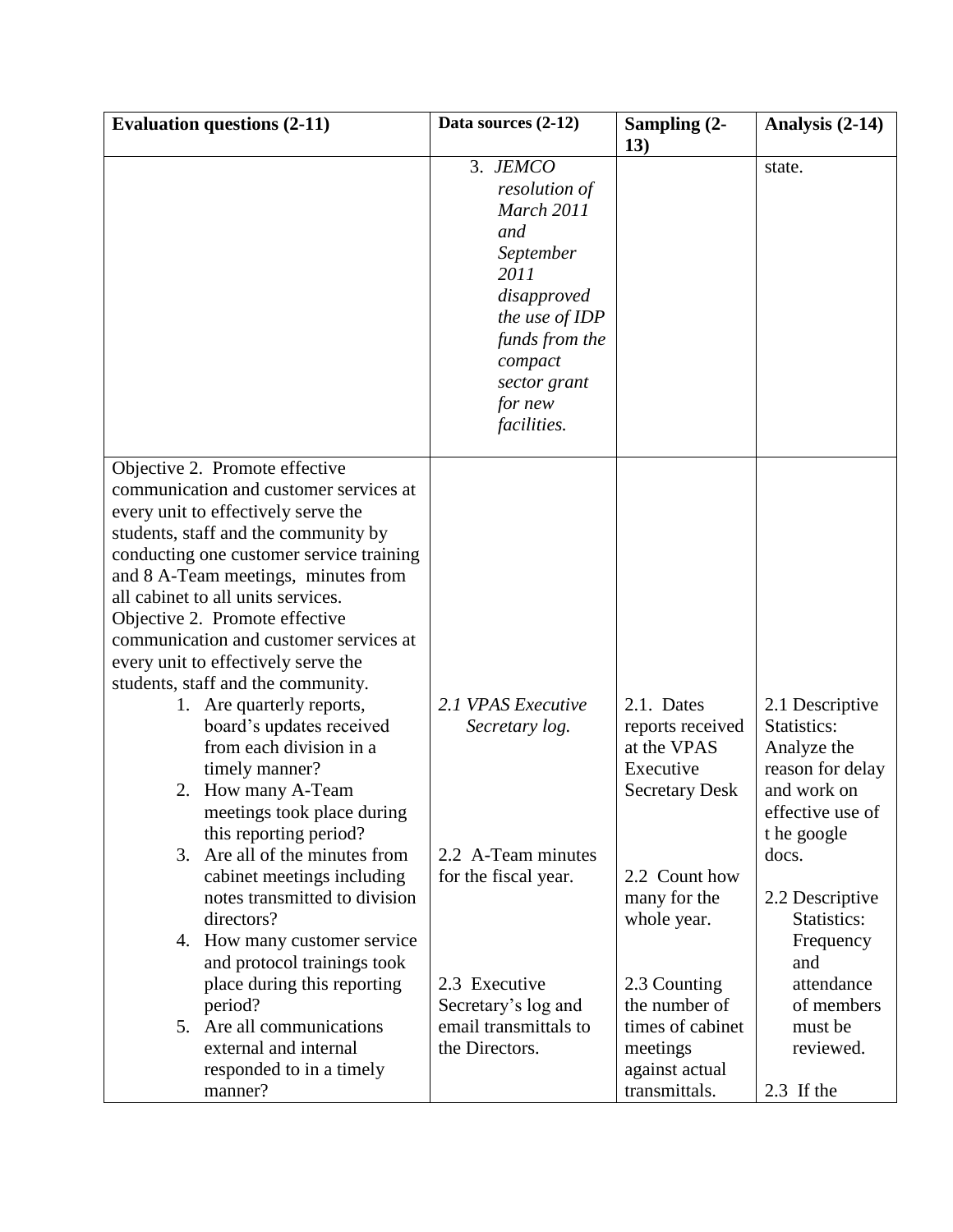| <b>Evaluation questions (2-11)</b> |                                                                                                                                                        | Data sources (2-12)                                                                           | Sampling (2-<br>13)                                                                   | Analysis (2-14)                                                                                                                                                                     |
|------------------------------------|--------------------------------------------------------------------------------------------------------------------------------------------------------|-----------------------------------------------------------------------------------------------|---------------------------------------------------------------------------------------|-------------------------------------------------------------------------------------------------------------------------------------------------------------------------------------|
| manner?                            | 6. Are all requests for student's<br>transportation, field trips,<br>and staff use of vehicles<br>outside of working hours<br>responded to in a timely |                                                                                               | 2.4 Count how<br>many<br>administrative,                                              | number of<br>transmittal of<br>notes and<br>minutes is short<br>compared to<br>actual cabinet                                                                                       |
| meetings?                          | 7. Are the communication<br>hardware and software at all<br>campuses upgraded to<br>handle standing committee's                                        | 2.4 Update report<br>from the HRO<br>regarding training on<br><b>Staff Development</b><br>Day | faculty,<br>students, staff<br>attend the<br>training on Staff<br>Development<br>Day. | meetings, why?<br>2.4 Analyze<br>the impact of<br>this on services<br>provided<br>especially in the<br>support<br>services.<br>Targeting<br><b>Business</b><br>Office, HRO,<br>etc. |
|                                    |                                                                                                                                                        | 2.5 VPAS Executive<br>Secretary's log.                                                        | 2.5 Count<br>incoming and<br>outgoing<br>communication                                | 2.5 Find out<br>how many days<br>does it take to<br>respond internal<br>and external<br>communication.                                                                              |
|                                    |                                                                                                                                                        | 2.6 Executive<br>Secretary Log and<br>email<br>communications.                                | 2.6<br>Maintenance<br>update reports<br>are also useful<br>to check the<br>outcome.   | 2.6 Analyze the<br>decision making<br>process on the<br>use of college<br>vehicles.                                                                                                 |
|                                    |                                                                                                                                                        | 2.7 IT Updates for<br>quarterly and board<br>reports.                                         | 2.7 Number of<br>labs turned over<br>and status of<br>telephones at<br>each campus    | $2.7$ Use<br>Descriptive<br>Statistics to<br>analyze<br>frequency of lab<br>turned over and<br>all<br>communication<br>hard wares and                                               |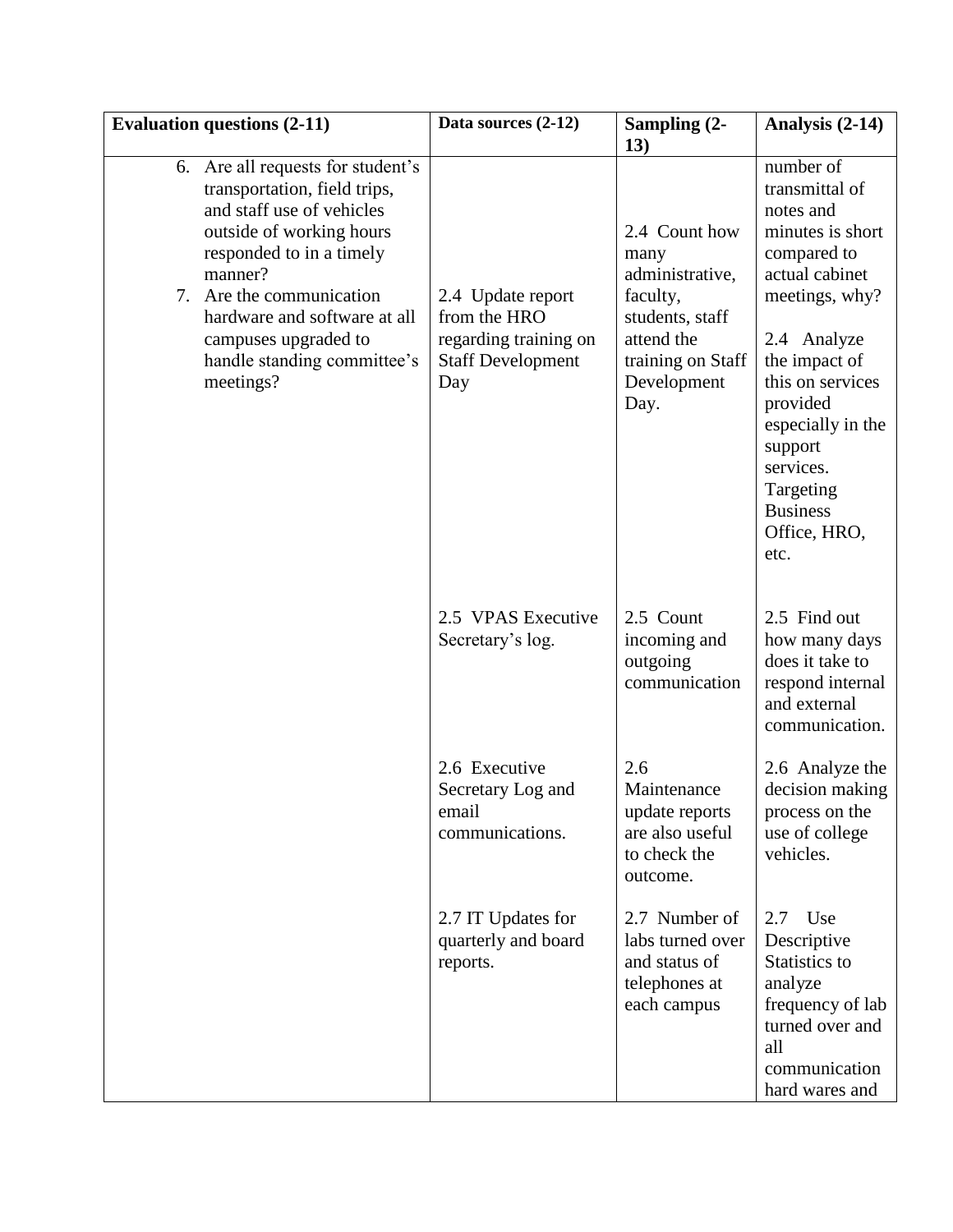| <b>Evaluation questions (2-11)</b>                                                                                                                                                                                                                                                                                                              | Data sources (2-12)                                                                                                                                                                                                                                           | Sampling (2-<br>13)                                                                                                                                                                            | Analysis (2-14)                                                                                                                                                            |
|-------------------------------------------------------------------------------------------------------------------------------------------------------------------------------------------------------------------------------------------------------------------------------------------------------------------------------------------------|---------------------------------------------------------------------------------------------------------------------------------------------------------------------------------------------------------------------------------------------------------------|------------------------------------------------------------------------------------------------------------------------------------------------------------------------------------------------|----------------------------------------------------------------------------------------------------------------------------------------------------------------------------|
|                                                                                                                                                                                                                                                                                                                                                 |                                                                                                                                                                                                                                                               |                                                                                                                                                                                                | softwares<br>conditions at all<br>sites.                                                                                                                                   |
| Objective 3. Oversee the annual budget<br>development in conjunction with the<br>missions and priorities of the college.                                                                                                                                                                                                                        |                                                                                                                                                                                                                                                               |                                                                                                                                                                                                |                                                                                                                                                                            |
| 1. Is the college maintaining a<br>balanced budget during this<br>reporting period?<br>2. Is the budget guidelines<br>reflect a process where it<br>encourages everyone to<br>participate in the<br>formulations of it?                                                                                                                         | 3.1 Business Office<br>financial reports on<br>expenditures against<br>revenues. Finance<br>committee meetings<br>on balancing the<br>annual budget.<br>3.22011 Budget<br>guidelines and<br>department's process<br>in formulating annual<br>budget from VPs. | 3.1 Business<br>Office provides<br>accurate up to<br>date reports on<br>expenditures<br>and revenue for<br>the whole year.<br>3.2<br>Observation of<br>how the process<br>occurred in<br>2011. | 3.1 Descriptive<br><b>Statistics: What</b><br>are the<br>challenges for<br>this fiscal year?<br>3.2.<br>Descriptive<br>Analysis of the<br>process.                         |
| Objective 4. Facilitate no less than five<br>standing committee meetings (PRC) on<br>long range planning, facility planning,<br>fiscal allocations, and management<br>issues regarding the college.<br>1. How many PRC meetings<br>took place during this<br>reporting period?<br>2. Are the meetings had good<br>attendance by the<br>members? | 4.1 Minutes of PRC<br>meetings on IRPO<br>website and VPAS<br><b>Executive Secretary</b><br>files.                                                                                                                                                            | 4.1 Counting                                                                                                                                                                                   | 4.1. $&4.2$<br>Descriptive<br>Analysis of<br>participation,<br>attendance, and<br>outcome of<br>meetings and<br>how it<br>contributes to<br>the mission of<br>the college. |

# **Timeline (2-15)**

| Activity $(2-16)$                                 | Who is Responsible?<br>$(2-17)$ | Date $(2-18)$ |
|---------------------------------------------------|---------------------------------|---------------|
| Create adequate learning and working environment  | VPAS, Director of               | FY2011        |
| by providing financial and administrative support | Maintenance, and                |               |
| for facilities development at all campuses. Two   | <b>Campus Directors</b>         |               |